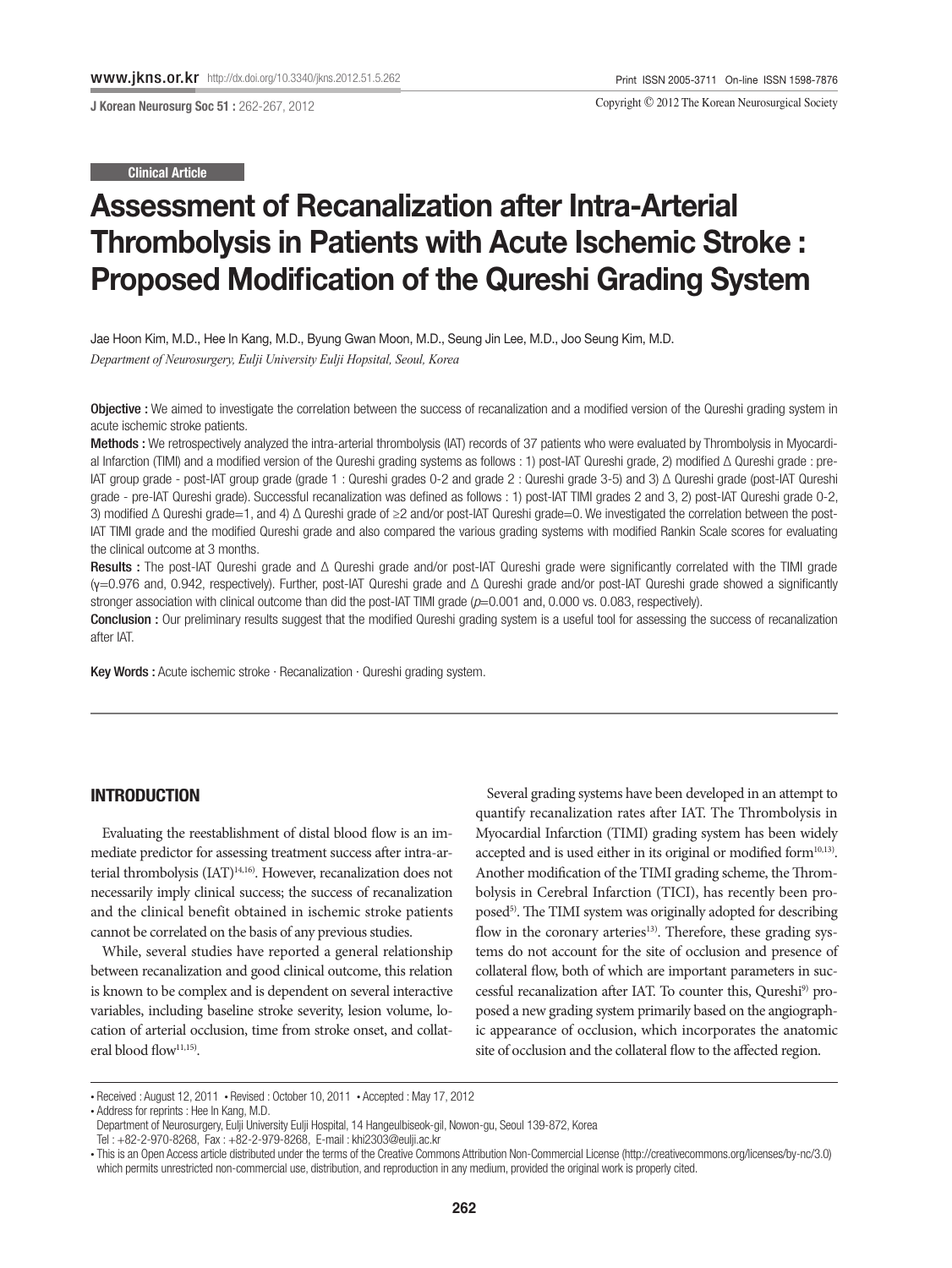However, there are no definite criteria for assessing the success of recanalization after IAT; since this issue is not addressed by any currently used grading system, a new grading system is needed. In this study, we investigated the correlation between recanalization and a modified version of the Qureshi grading system; further, we have proposed a set of criteria for evaluating the success of recanalization based on our proposed modification of the Qureshi grading systems.

evaluated all the patients with acute ischemic stroke presenting to the emergency room within 6 h from the onset of symptoms. Patients with persistent neurological deficit following intravenous thrombolysis were also included in our study. We reviewed the patient's clinical records, radiologic findings, and various factors associated with ischemic stroke. The following data were collected : National Institutes of Health Stroke Scale (NIHSS) score at presentation; modified Rankin Scale (mRS) score at 3 months; mortality; brain computed tomographic scan at presentation and after completion of thrombolysis, age; sex; past histo-

## MATERIALS AND METHODS

The study protocol was approved by the institutional review boards. The study population comprised 37 consecutive patients undergoing urgent IAT for acute ischemic stroke between January 2008 and October 2009. We retrospectively analyzed the clinical data and records of these patients. A stroke neurologist

#### Table 1. The criteria for successful recanalization after intra-arterial thrombolysis

| Grading systems                     | Successful recanalization | Unsuccessful recanalization |
|-------------------------------------|---------------------------|-----------------------------|
| Post-IAT TIMI grade                 | grade 2, 3                | Grade 0, 1                  |
| Post-IAT Qureshi grade              | grade 0-2                 | Grade 3-5                   |
| Modified ∆ Qureshi grade*           |                           | $\Omega$                    |
| $\Delta$ Qureshi grade <sup>†</sup> | >2                        | $\langle$                   |
| And/or                              | and/or                    |                             |
| Post-IAT Qureshi grade              | $\Omega$                  |                             |

\*Modified Δ Qureshi grade denotes the value which was subtracted post-IAT group grade from pre-IAT group grade (grade 1 : Qureshi grade 0-2 and grade 2: Qureshi grade 3-5). † Δ Qureshi grade denotes the degree of decrease of pre-IAT Qureshi grade after thrombolysis. TIMI : thrombolysis in myocardial infarction, IAT : intra-arterial thrombolysis, Δ : delta

| Clinical variables  |                 | Post-IAT TIMI grade<br>Post-IAT Qureshi grade |                 |                 | Modified $\Delta$ Qureshi grade* |                 | $\Delta$ Quershi grade <sup>†</sup> |                 |
|---------------------|-----------------|-----------------------------------------------|-----------------|-----------------|----------------------------------|-----------------|-------------------------------------|-----------------|
|                     | <b>Success</b>  | Fail                                          | Success         | Fail            | <b>Success</b>                   | Fail            | <b>Success</b>                      | Fail            |
| Sex(n)              |                 |                                               |                 |                 |                                  |                 |                                     |                 |
| Male                | 13              | $\mathbf{1}$                                  | 12              | $\overline{2}$  | 9                                | 5               | 10                                  | $\overline{4}$  |
| Female              | 16              | 7                                             | 18              | 5               | 11                               | 12              | 15                                  | 8               |
| Age (years±SD)      | $68.5 \pm 13.6$ | 70.8±17.6                                     | $68.6 \pm 13.5$ | $70.7 \pm 18.8$ | $68.4 \pm 11.5$                  | $69.8 \pm 17.4$ | $68.8 \pm 13.7$                     | $69.5 \pm 16.2$ |
| Hypertension        |                 |                                               |                 |                 |                                  |                 |                                     |                 |
| Yes                 | 21              | 6                                             | 23              | $\overline{4}$  | 15                               | 12              | 19                                  | 8               |
| No                  | 8               | $\overline{2}$                                | 7               | 3               | 5                                | 5               | 6                                   | $\overline{4}$  |
| Diabetes            |                 |                                               |                 |                 |                                  |                 |                                     |                 |
| Yes                 | 11              | 3                                             | 11              | 3               | 8                                | 6               | $\overline{7}$                      | $\overline{7}$  |
| No                  | 18              | 5                                             | 19              | $\overline{4}$  | 12                               | 11              | 18                                  | 5               |
| Atrial fibrillation |                 |                                               |                 |                 |                                  |                 |                                     |                 |
| Yes                 | 17              | $\mathbf{1}$                                  | 16              | $\overline{c}$  | 12                               | 6               | 15                                  | 3               |
| No                  | 12              | 7                                             | 14              | 5               | 8                                | 11              | 10                                  | 9               |
| Hyperlipidemia      |                 |                                               |                 |                 |                                  |                 |                                     |                 |
| Yes                 | 3               | 1                                             | 3               | $\mathbf{1}$    | 3                                | $\mathbf{1}$    | 3                                   | $\mathbf{1}$    |
| No                  | 26              | 7                                             | 27              | 6               | 17                               | 16              | 22                                  | 11              |
| History of CAD      |                 |                                               |                 |                 |                                  |                 |                                     |                 |
| Yes                 | 5               | $\overline{4}$                                | 6               | 3               | 6                                | 3               | 5                                   | $\overline{4}$  |
| No                  | 24              | 4                                             | 24              | $\overline{4}$  | 14                               | 14              | 20                                  | 8               |
| Initial NIHSS score | $14.4 + 4.7$    | $13.6 \pm 3.8$                                | 14.7±4.4        | $12.2 \pm 4.6$  | $15.0 \pm 4.3$                   | $13.4 \pm 4.6$  | $15.0 \pm 4.7$                      | $12.8 \pm 3.7$  |
| Time to IAT (min)   | 215.4±74.5      | 222.5±121.9                                   | 213.4±73.2      | 232.1±130.6     | $194.4 \pm 64.3$                 | 243.5±99.6      | $210.2 \pm 72.8$                    | 231.0±108.2     |
| IV t-PA             |                 |                                               |                 |                 |                                  |                 |                                     |                 |
| Yes                 | 14              | 3                                             | 14              | 3               | 9                                | 8               | 13                                  | $\overline{4}$  |
| No                  | 15              | 5                                             | 16              | $\overline{4}$  | 11                               | 9               | 12                                  | 8               |

#### Table 2. Demographic and clinical data according to the different grading systems

\*Modified Δ Qureshi grade denotes the value which was subtracted post-IAT group grade from pre-IAT group grade (grade 1 : Qureshi grade 0-2 and grade 2 : Qureshi grade 3-5). <sup>†</sup>Δ Qureshi grade denotes the degree of decrease of pre-IAT Qureshi grade after thrombolysis. IAT : intra-arterial thrombolysis, TIMI : Thrombolysis in Myocardial Infarction, Δ : delta, SD : standard deviation, CAD : coronary artery disease, NIHSS : National Institute of Health Stroke Scale, IV : intravenous, t-PA : tissue plasminogen activator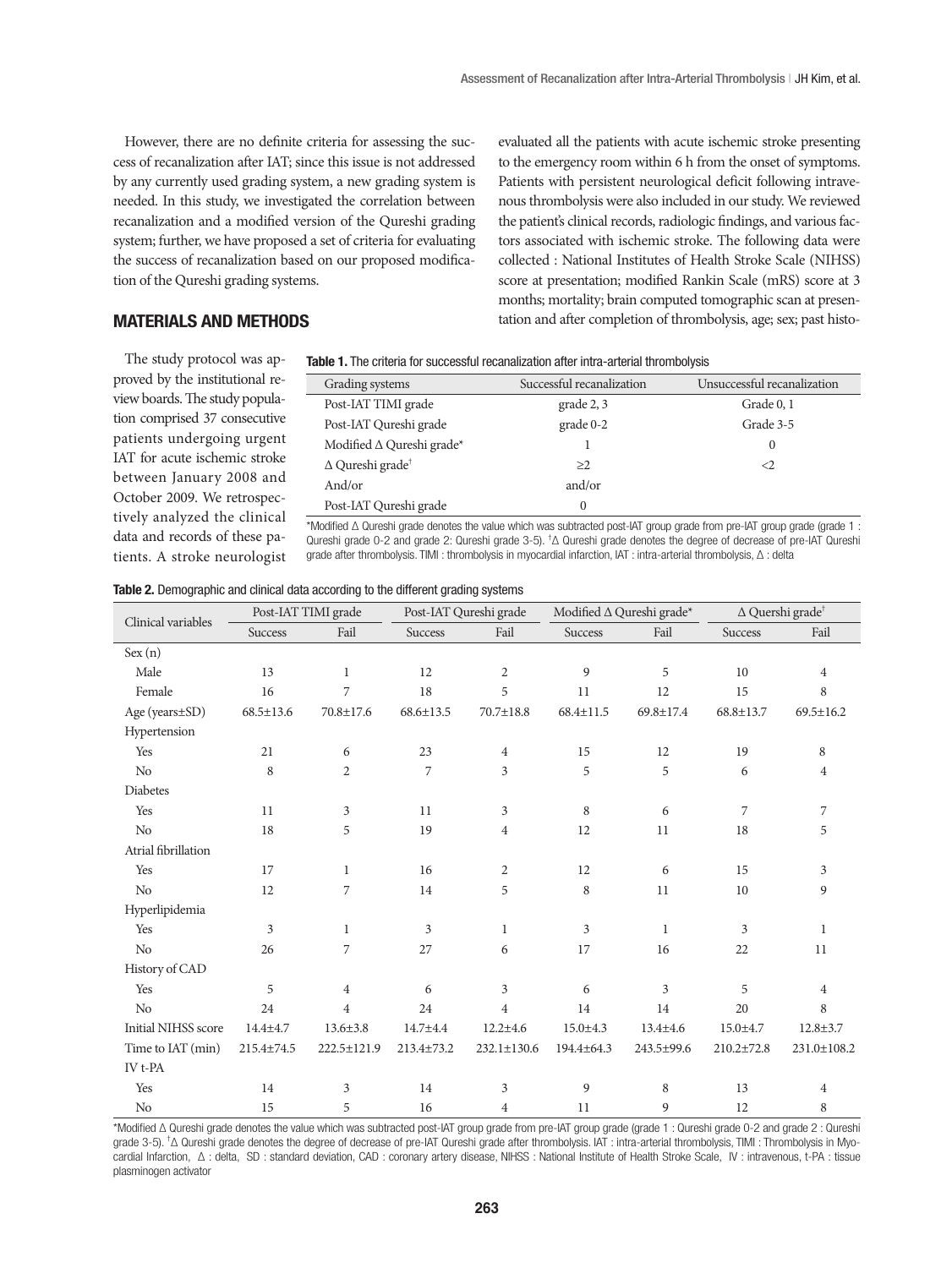ry of hypertension, diabetes mellitus, hyperlipidemia, atrial fibrillation and coronary artery disease; time interval between the onset of symptoms and initiation of IAT; location of thrombus; collateral circulation; post-IAT TIMI grade; modified Qureshi grade; and post-IAT symptomatic hemorrhage.

The Qureshi grading system uses the following grades for occlusion : 0 (no occlusion), 1 (1 branch vessel occlusion), 2 (2 branch vessels occlusion), 3A or 3B (M1 stem occlusion with preserved or lost lenticulostriate vessels), 4A or 4B [internal carotid artery (ICA) or basilar artery (BA) occlusion with collaterally supplied antegrade or retrograde flow], and 5 (complete ICA or BA occlusion)<sup>9)</sup>. We modified the Qureshi grading system as follows : 1) post-IAT Qureshi grade, 2) modified Δ Qureshi grade : pre-IAT group grade - post-IAT group grade (grade 1 : Qureshi grades 0-2 and grade 2 : Qureshi grade 3-5) and 3) Δ Qureshi grade (post-IAT Qureshi grade - pre-IAT Qureshi grade).

The criteria for successful recanalization after IAT were as follows : 1) post-IAT TIMI grades 2 and 3, 2) post-IAT Qureshi grade 0-2, 3) modified  $\Delta$  Qureshi grade=1, and 4)  $\Delta$  Qureshi grade of ≥2 and/or post-IAT Qureshi grade=0 (Table 1).

Clinical outcome was assessed by clinical examination using the mRS score at 3 months after stroke. We defined mRS scores of 0-3 as favorable, and mRS scores 4-6 as poor outcomes.

| <b>Table 3.</b> Radiologic data according to the different grading systems |  |  |  |
|----------------------------------------------------------------------------|--|--|--|
|----------------------------------------------------------------------------|--|--|--|

Death corresponded to a mRS score of 6.

We investigated the correlation between post-IAT TIMI and the modified Qureshi grading systems. Further, we compared the rate of successful recanalization based on the grading systems with mRS scores at 3 months.

For comparison of baseline variables between different grading systems, the chi-square test was used for categorical variables; and Student's t-test for continuous variables. The correlation between the TIMI grade and the modified Qureshi grade was analyzed using κ statistics. A probability value less than 0.05 was considered statistically significant.

## RESULTS

We analyzed 37 patients (14 men, 23 women) with a mean age of 69±14 years. The median baseline NIHSS score on admission was 14 (range 5-24). The median time from symptom onset to initiation of IAT was 217 min. The occlusion sites were ICA (n=19), middle cerebral artery (n=12), and vertebrobasilar artery (n=6). There were no significant differences in the demographic, clinical or angiographic variables among the different grading systems (Table 2, 3).

Successful recanalization was achieved with the following grades : post-IAT TIMI grade, n=29 (78.4%); post-IAT Qureshi

|                                                  | Post-IAT TIMI grade |                | Post-IAT Qureshi grade |                | Modified $\Delta$ Qureshi grade* |                | $\Delta$ Quershi grade <sup>†</sup> |              |
|--------------------------------------------------|---------------------|----------------|------------------------|----------------|----------------------------------|----------------|-------------------------------------|--------------|
| Radiologic variables                             | Success             | Fail           | Success                | Fail           | Success                          | Fail           | Success                             | Fail         |
| Location of thrombus                             |                     |                |                        |                |                                  |                |                                     |              |
| ICA                                              | 13                  | 6              | 13                     | 6              | 12                               | 7              | 13                                  | 6            |
| MCA                                              | 11                  | 1              | 12                     | $\mathbf{0}$   | $\overline{4}$                   | 8              | 7                                   | 5            |
| $\ensuremath{\mathsf{V}}\ensuremath{\mathsf{B}}$ | 5                   | $\mathbf{1}$   | 5                      | $\mathbf{1}$   | $\overline{4}$                   | $\overline{2}$ | 5                                   | 1            |
| Collat thr A-com                                 |                     |                |                        |                |                                  |                |                                     |              |
| Yes                                              | 9                   | 6              | 10                     | 5              | 9                                | 6              | 9                                   | 6            |
| No                                               | 20                  | $\overline{2}$ | 20                     | $\overline{2}$ | 11                               | 11             | 16                                  | 6            |
| Collat thr P-com                                 |                     |                |                        |                |                                  |                |                                     |              |
| Yes                                              | 6                   | $\mathbf{0}$   | 6                      | $\mathbf{0}$   | 5                                | $\mathbf{1}$   | 6                                   | $\mathbf{0}$ |
| No                                               | 23                  | 8              | 24                     | 7              | 15                               | 16             | 19                                  | 12           |
| LM collaterals                                   |                     |                |                        |                |                                  |                |                                     |              |
| ACA                                              | $\overline{4}$      | 1              | $\overline{4}$         | $\mathbf{1}$   | $\overline{4}$                   | 1              | 4                                   | 1            |
| ${\rm PCA}$                                      | 6                   | 1              | 6                      | 1              | 3                                | $\overline{4}$ | 5                                   | 2            |
| Both                                             | $\Omega$            | 1              | $\Omega$               | 1              | $\Omega$                         | 1              | $\mathbf{0}$                        | 1            |
| None                                             | 19                  | 5              | 20                     | $\overline{4}$ | 13                               | 11             | 16                                  | 8            |
| Contrast leak                                    |                     |                |                        |                |                                  |                |                                     |              |
| Yes                                              | $\overline{4}$      | $\overline{2}$ | 3                      | 3              | 3                                | 3              | $\overline{2}$                      | 4            |
| No                                               | 25                  | 6              | 27                     | $\overline{4}$ | 17                               | 14             | 23                                  | 8            |
| Hemorrhage                                       |                     |                |                        |                |                                  |                |                                     |              |
| Yes                                              | 4                   | $\overline{2}$ | $\overline{4}$         | $\overline{2}$ | 4                                | $\overline{2}$ | $\mathfrak{2}$                      | 4            |
| No                                               | 25                  | 6              | 26                     | 5              | 16                               | 15             | 23                                  | 8            |

\*Modified Δ Qureshi grade denotes the value which was subtracted post-IAT group grade from pre-IAT group grade (grade 1 : Qureshi grade 0-2 and grade 2 : Qureshi grade 3-5). <sup>†</sup>Δ Qureshi grade denotes the degree of decrease of pre-IAT Qureshi grade after thrombolysis. IAT : intra-arterial thrombolysis, TIMI : Thrombolysis in Myocardial Infarction, Δ : delta, ICA : internal carotid artery, MCA : middle cerebral artery, VB : vertebrobasilar, Collat : collateral, thr : through, A-com : anterior communicating artery, P-com : posterior communicating artery, LM : leptomeningeal, ACA : anterior cerebral artery, PCA : posterior cerebral artery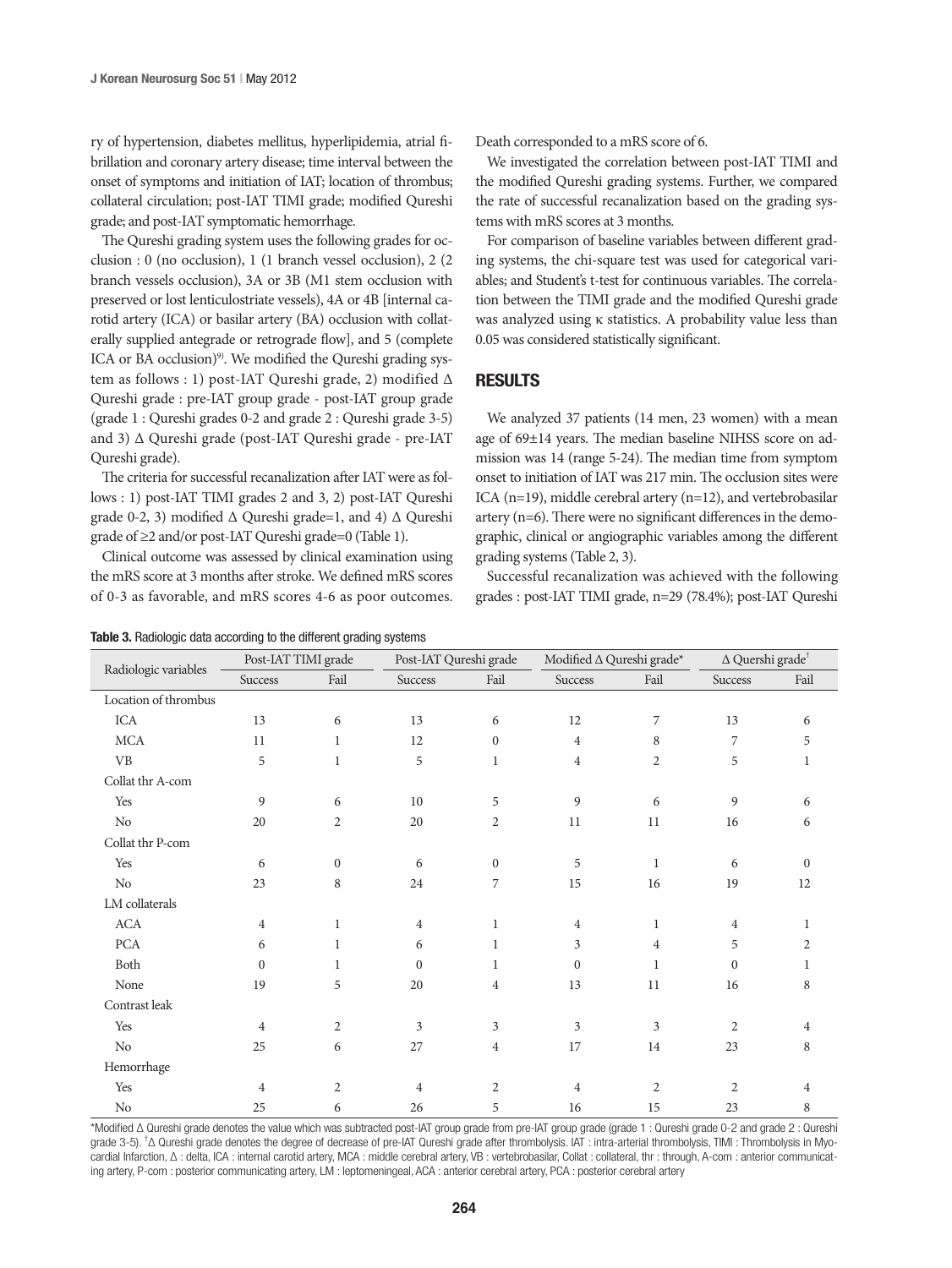grade, n=30 (81.1%); modified Δ Qureshi grade, n=20 (54.1%); and Δ Qureshi grade and/or post-IAT Qureshi grade, n=25 (67.6%) (Table 4).

The correlations with post-IAT TIMI grade were significant for the post-IAT Qureshi grade and Δ Qureshi grade and/ or post-IAT Qureshi grade 0 (γ= 0.976 and 0.942, respectively) (Table 5).

The mRS score after three months was ≤3 in 25 patients (67.6%), indicating a favorable outcome, while 12 patients (32.4%) had a poor outcome (mRS score= 4-6); of these 12 patients, 5 (13.5%) died. 6 patients (16.2%) suffered a symptomatic intracerebral hemorrhage. The clinical outcome was favorable in 3 of the 8 patients (37.5%) with post-IAT TIMI grades 0-1 and in 22 of the 29 (75.8%) patients with post-IAT TIMI grades 2-3 (*p*=0.083). Moreover, a favorable outcome was noted in 30 patients (80%) with post-IAT Qureshi grades 0-2 and in 1 of 7 patients (14.2%) with post-IAT Qureshi grades 3-5 (*p*= 0.001). The outcome was also favorable in 15 of 20 patients (75%) with successful modified Δ Qureshi grade as compared with an unsuccessful grade (58.8%) (*p*=0.295). 22 of 25 patients (88%) with successful Δ Qureshi grade and/or post-IAT Qureshi grade 0, and 3 of 12 patients (25%) with unsuccessful grade had a favorable outcomes (*p*= 0.000) (Table 6).

## **DISCUSSION**

In this study, we proposed a modified Qureshi grading system that concurrently evaluates the degree of recanalization before and after IAT to help predict successful recanalization and clinical outcome in a patient undergoing IAT for acute ischemic stroke.

Recanalization is considered a surrogate marker for predicting clinical outTable 4. Pre- and post-intra-arterial thrombolysis Qureshi grade and results of recanalization in the consecutive 37 patients

|                         | Pre-IAT<br>Qureshi G | $\operatorname{Post-LAT}$<br>Qureshi G | Post-IAT<br>Qureshi G     | Modified $\Delta$<br>Qureshi G* | $\Delta$<br>Qureshi $G^{\dagger}$ |
|-------------------------|----------------------|----------------------------------------|---------------------------|---------------------------------|-----------------------------------|
| $\,1$                   | 5                    | $\overline{c}$                         | $\mathsf S$               | $\mathsf S$                     | $\mathsf S$                       |
| $\overline{c}$          | $\overline{c}$       | $\boldsymbol{0}$                       | $\mathbf S$               | $\overline{\mathrm{F}}$         | $\mathsf S$                       |
| $\overline{\mathbf{3}}$ | 5                    | $\overline{c}$                         | $\mathsf S$               | $\mathsf S$                     | $\boldsymbol{\mathsf{S}}$         |
| $\overline{4}$          | 5                    | $\,1$                                  | $\mathsf S$               | $\mathsf S$                     | $\boldsymbol{\mathsf{S}}$         |
| 5                       | 3A                   | $\overline{c}$                         | $\mathbf S$               | $\boldsymbol{\mathsf{S}}$       | ${\bf F}$                         |
| 6                       | $\,1$                | $\mathbf 0$                            | $\mathbf S$               | $\rm F$                         | $\boldsymbol{\mathsf{S}}$         |
| $\overline{7}$          | 3A                   | $\boldsymbol{0}$                       | $\mathbf S$               | $\mathsf S$                     | $\boldsymbol{\mathsf{S}}$         |
| $\,8\,$                 | $\sqrt{2}$           | $\overline{c}$                         | $\boldsymbol{\mathsf{S}}$ | $\rm F$                         | ${\bf F}$                         |
| $\mathfrak g$           | 3A                   | $\overline{c}$                         | $\boldsymbol{\mathsf{S}}$ | $\mathbf S$                     | ${\bf F}$                         |
| $10\,$                  | 4A                   | $\,1$                                  | $\mathbf S$               | $\mathsf S$                     | $\boldsymbol{\mathsf{S}}$         |
| $11\,$                  | $\sqrt{2}$           | $\boldsymbol{0}$                       | $\mathbf S$               | $\rm F$                         | $\boldsymbol{\mathsf{S}}$         |
| $12\,$                  | $4\mathrm{B}$        | $4\mathrm{B}$                          | ${\bf F}$                 | ${\rm F}$                       | $\rm F$                           |
| 13                      | 3A                   | $\overline{c}$                         | $\mathbf S$               | $\mathbf S$                     | ${\bf F}$                         |
| $14\,$                  | $4\mathrm{B}$        | $\overline{c}$                         | $\mathsf S$               | $\mathbf S$                     | $\mathsf S$                       |
| $15\,$                  | $4\mathrm{B}$        | $4\mathrm{B}$                          | $\rm F$                   | ${\rm F}$                       | $\rm F$                           |
| 16                      | $4\mathrm{B}$        | $4\mathrm{B}$                          | ${\bf F}$                 | $\rm F$                         | ${\bf F}$                         |
| $17\,$                  | 5                    | 5                                      | ${\bf F}$                 | $\rm F$                         | ${\bf F}$                         |
| $18\,$                  | 5                    | $\overline{c}$                         | $\mathbf S$               | $\boldsymbol{\mathsf{S}}$       | $\mathsf S$                       |
| 19                      | $\overline{c}$       | $\boldsymbol{0}$                       | $\mathbf S$               | $\rm F$                         | $\mathbf S$                       |
| $20\,$                  | $4\mathrm{B}$        | $\sqrt{2}$                             | $\mathbf S$               | $\mathbf S$                     | $\boldsymbol{\mathsf{S}}$         |
| $21\,$                  | $4\mathrm{A}$        | $\overline{c}$                         | $\boldsymbol{\mathsf{S}}$ | $\mathbf S$                     | $\mathbf S$                       |
| 22                      | $\mathbf{1}$         | $\boldsymbol{0}$                       | $\mathbf S$               | $\rm F$                         | $\boldsymbol{\mathsf{S}}$         |
| 23                      | 5                    | $\boldsymbol{0}$                       | $\mathbf S$               | $\mathsf S$                     | $\mathsf S$                       |
| $24\,$                  | $4\mathrm{B}$        | $\boldsymbol{0}$                       | $\mathbf S$               | $\mathbf S$                     | $\boldsymbol{\mathsf{S}}$         |
| 25                      | $4\mathrm{B}$        | $\sqrt{2}$                             | $\mathbf S$               | $\mathsf S$                     | $\mathsf S$                       |
| $26\,$                  | $\sqrt{2}$           | $\mathbf 0$                            | $\mathbf S$               | $\rm F$                         | $\mathsf S$                       |
| $27\,$                  | $4\mathrm{B}$        | $\overline{c}$                         | $\boldsymbol{\mathsf{S}}$ | $\mathsf S$                     | $\mathsf S$                       |
| $28\,$                  | $\sqrt{2}$           | $\boldsymbol{0}$                       | $\mathbf S$               | $\rm F$                         | $\boldsymbol{\mathsf{S}}$         |
| 29                      | 5                    | 5                                      | ${\bf F}$                 | $\rm F$                         | ${\bf F}$                         |
| 30                      | 3A                   | $\,1$                                  | $\mathsf S$               | $\boldsymbol{\mathsf{S}}$       | $\mathsf S$                       |
| $31\,$                  | 5                    | $\overline{c}$                         | $\mathbf S$               | $\mathsf S$                     | $\mathbf S$                       |
| $32\,$                  | $4\mathrm{A}$        | $4\mathrm{A}$                          | ${\bf F}$                 | ${\rm F}$                       | $\mathbf F$                       |
| 33                      | $\overline{c}$       | $\overline{c}$                         | $\mathbf S$               | $\rm F$                         | $\mathbf F$                       |
| 34                      | $4\mathrm{B}$        | $4\mathrm{B}$                          | ${\bf F}$                 | $\rm F$                         | $\rm F$                           |
| 35                      | 5                    | $\sqrt{2}$                             | $\mathbf S$               | $\boldsymbol{\mathsf{S}}$       | $\boldsymbol{\mathsf{S}}$         |
| 36                      | $\overline{c}$       | $\boldsymbol{0}$                       | $\mathbf S$               | $\rm F$                         | $\mathsf S$                       |
| 37                      | 4B                   | $\overline{c}$                         | $\mathbf S$               | $\mathsf S$                     | $\mathsf S$                       |

\*Modified Δ Qureshi grade means denotes the value which was subtracted post-IAT group grade from pre-IAT group grade (grade 1 : Qureshi grade 0-2 and grade 2 : Qureshi grade 3-5). † Δ Qureshi grade denotes the degree of decrease of pre-IAT Qureshi grade after thrombolysis. IAT : intra-arterial thrombolysis, G : grade, Δ : delta, S : success, F : fail

come in stroke trials<sup>14,16</sup>). Therefore, clinically reliable standards need to be established for assessing the severity of acute arterial occlusion and response to treatment. Mori et al.<sup>8)</sup> described a grading system that assessed both recanalization and reperfusion following intravenous thrombolysis. The TIMI score described distal flow perfusion and revascularization before and after treatment and became a standard for reporting the efficacy of reperfusion therapy. Higashida et al.<sup>5)</sup> attempted to standardize the reporting of flow restoration and described thrombolysis in cerebral infarction, TICI score. However, in these studies, the methods of assessment of recanalization differ considerably, rendering the comparison of each study with the others difficult. Further, these grading systems did not specifically take into account the location of the arterial occlusion or de-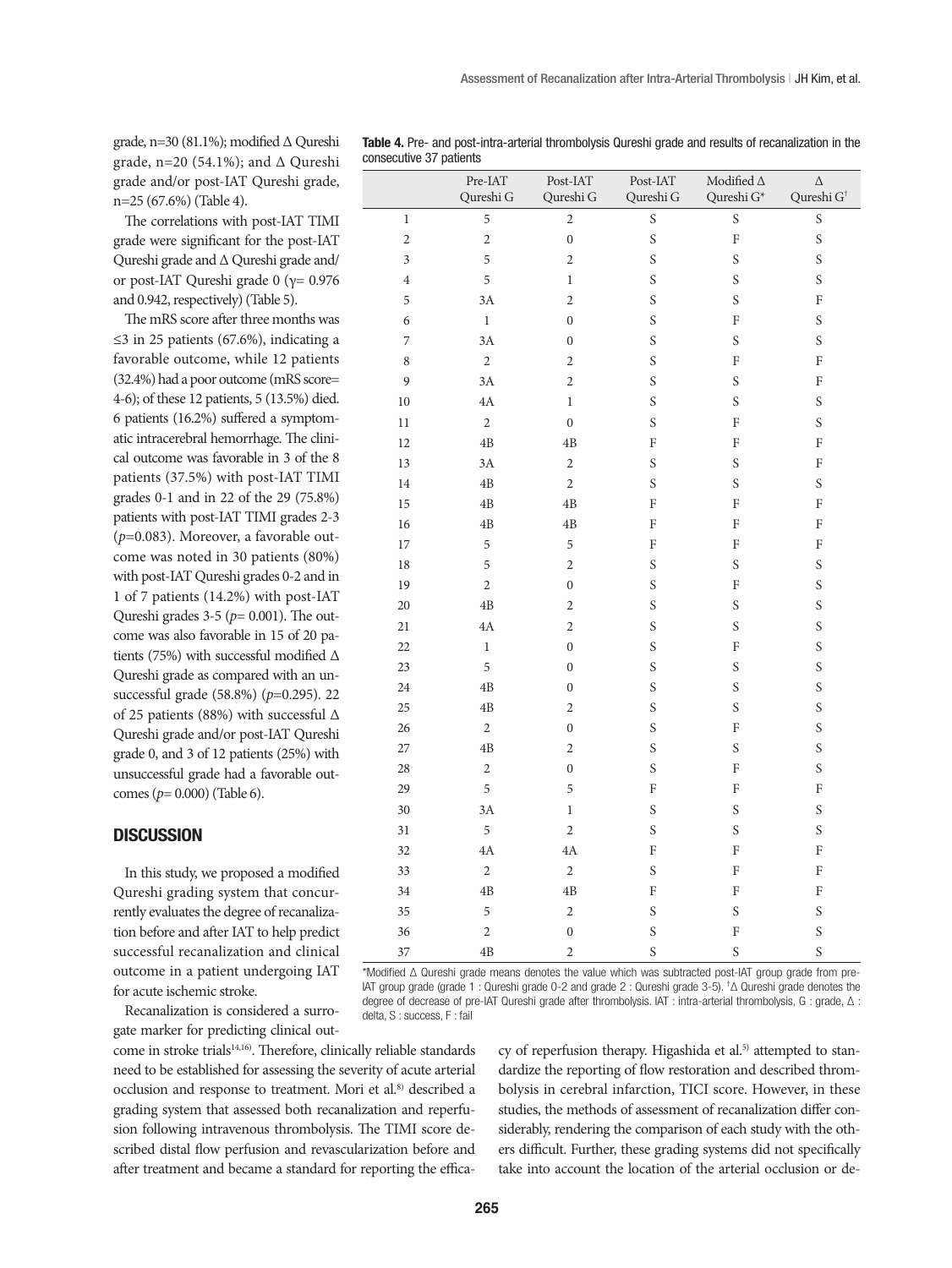|                                                                     | $v$ - value | <i>t</i> -value | κ-value | <i>p</i> -value |
|---------------------------------------------------------------------|-------------|-----------------|---------|-----------------|
| Post-IAT Qureshi grade                                              | 0.976       | 0.000           | 0.316   | 0.000           |
| Modified $\Delta$ Qureshi grade*                                    | 0.662       | 0.109           | 0.240   | 0.109           |
| $\Delta$ Qureshi grade <sup>†</sup> and/or post-IAT Qureshi grade 0 | 0.942       | 0.029           | 0.397   | 0.001           |

\*Modified Δ Qureshi grade denotes the value which was subtracted post-IAT group grade from pre-IAT group grade (grade 1 : Qureshi grade 0-2 and grade 2 : Qureshi grade 3-5). <sup>†</sup>Δ Qureshi grade denotes the degree of decrease of pre-IAT Qureshi grade after thrombolysis. IAT : intra-arterial thrombolysis, TIMI : Thrombolysis in Myocardial Infarction, Δ : delta

|  |  | <b>Table 6.</b> Clinical outcome according to the different grading systems |  |  |  |
|--|--|-----------------------------------------------------------------------------|--|--|--|
|--|--|-----------------------------------------------------------------------------|--|--|--|

|                                             | Favorable outcome<br>$(mRS score 0-3)$ | Unfavorable outcome<br>$(mRS score 4-6)$ | p-value |
|---------------------------------------------|----------------------------------------|------------------------------------------|---------|
| Post-IAT TIMI grade                         |                                        |                                          | 0.083   |
| $2 - 3$                                     | 22                                     | 7                                        |         |
| $0-1$                                       | 3                                      | 5                                        |         |
| Post-IAT Qureshi grade                      |                                        |                                          | 0.001   |
| $0 - 2$                                     | 24                                     | 6                                        |         |
| $3 - 5$                                     | 1                                      | 6                                        |         |
| Modified $\Delta$ Qureshi grade*            |                                        |                                          | 0.295   |
| 1                                           | 15                                     | 5                                        |         |
| $\overline{2}$                              | 10                                     | 7                                        |         |
| $\Delta$ Qureshi grade <sup>†</sup>         |                                        |                                          | 0.000   |
| $\geq$ 2 and/or post-IAT<br>Qureshi grade 0 | 22                                     | 3                                        |         |
| $\leq$ 2                                    | 3                                      | 9                                        |         |

\*Modified Δ Qureshi grade means denotes the value which was subtracted post-IAT group grade from pre-IAT group grade (grade 1 : Qureshi grade 0-2 and grade 2 : Qureshi grade 3-5). † Δ Qureshi grade denotes the degree of decrease of pre-IAT Qureshi grade after thrombolysis. mRS : modified Rankin Scale, IAT : intra-arterial thrombolysis, TIMI : Thrombolysis in Myocardial Infarction, Δ : delta

scribe collateral blood flow, both of which are major determinants of stroke outcome1,3,9,12).

To overcome these shortcomings, Qureshi<sup>9)</sup> suggested a grading scheme based on the location of the arterial occlusion and the presence or absence of collateral blood supply. Subsequent reports have noted a significant association between the Qureshi grading scheme and the initial severity and outcome of stroke as well as the subsequent volume of brain infarction<sup>6,7)</sup>. Interobserver agreement for pre- and post-IAT angiography has been demonstrated to be higher using the Qureshi grading system than either the TIMI grading or Mori classification systems<sup>9)</sup>. Accordingly, a neurointerventionist or physician can use the Qureshi grading system rapidly and conveniently for assessing the severity of arterial occlusion and for determining the length of the procedure and its termination in emergency situation.

A grading scheme that can be used to quickly and reliably measure the angiographic severity of occlusion as well as the response to treatment is necessary. To emphasize the use of a standard grading system for IAT specific to the intracranial cerebral circulation, we have proposed the modified Qureshi grading system in this paper. Our modified system makes it possible to assess the vascular patency before and after IAT simultaneously. Before obtaining a successful model, we dichotomized the Qureshi grading scheme (grades 0-2 and 3-5) with grades 0-2 at procedure termination considered as successful recanalization. However, this simple dichotomy may overestimate the rate of successful recanalization for occlusion of M2, A2, and posterior cerebral artery. Therefore, we modified the Qureshi grading system as follows : group grade 1 (Qureshi grades 0-2) and 2 (grades 3-5). We simply subtracted the pre-IAT group grade from the post-IAT group grade. Successful recanalization was considered as a value of 1. This strict grading method may underestimate the rate of successful recanalization for occlusion of the proximal or distal ICA and vertebrobasilar artery. Further, this grading method did not correlate with the clinical outcome or TIMI grades. Therefore, the definition applied in the Desmoteplase in Acute Ischemic Stroke and Dose Escalation of Desmoteplase for Acute

Ischemic Stroke trials for characterizing successful recanalization was used<sup>2,4)</sup>. Successful recanalization was defined as an improvement of ≥2 points on the Qureshi grading scheme after IAT as compared to the pre-IAT grade or Qureshi grade 0 after IAT. This modification of the Qureshi grading scheme correlated significantly with the TIMI grade; further, the modified grading system also demonstrated a better correlation with the clinical outcome than did the TIMI grade.

The modified Qureshi grading system described here provides a more objective method for assessing the final results of recanalization. For example, Qureshi grade 3 after IAT is simply considered as unsuccessful recanalization according to the modified Δ Qureshi grade. However, according to the Δ Qureshi grade, it would be considered as successful recanalization in a patient with pre-IAT Qureshi grade 5. Unfortunately, we did not encounter such a patient in our series. A further study will help in elucidating whether Qureshi grade 3 can be truly considered as successful recanalization in a patient with pre-IAT Qureshi grade 5.

Our study has certain limitations in our study, apart from the inherent limitations of a retrospective study. First, the single-center effect precludes general conclusions that can be applied interinstitutionally. The second limitation is the lack of consistency in the thrombolysis regimens used to treat the 37 acute ischemic stroke patients, who were treated with 4 different regimens (in